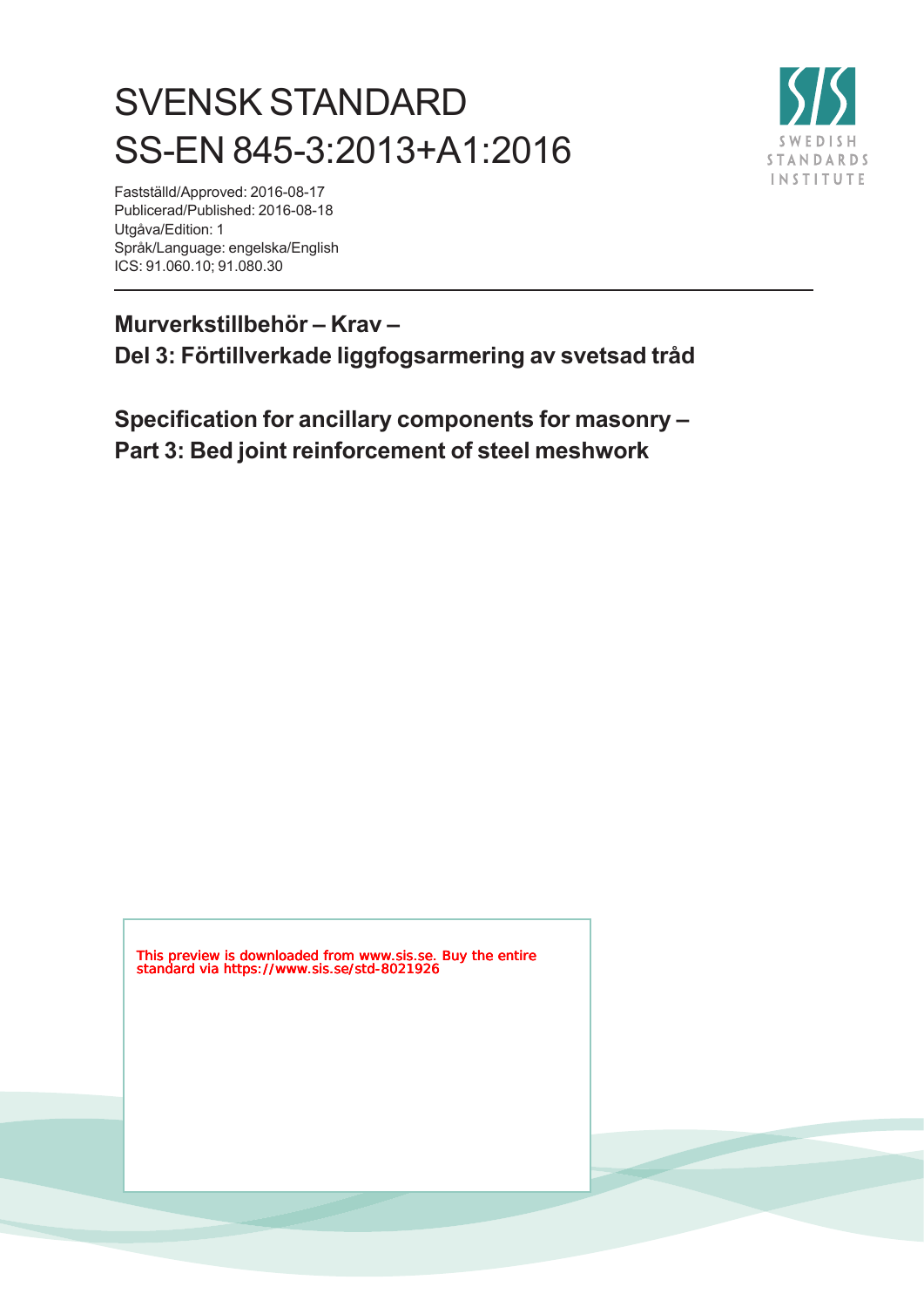# Standarder får världen att fungera

*SIS (Swedish Standards Institute) är en fristående ideell förening med medlemmar från både privat och offentlig sektor. Vi är en del av det europeiska och globala nätverk som utarbetar internationella standarder. Standarder är dokumenterad kunskap utvecklad av framstående aktörer inom industri, näringsliv och samhälle och befrämjar handel över gränser, bidrar till att processer och produkter blir säkrare samt effektiviserar din verksamhet.* 

#### **Delta och påverka**

Som medlem i SIS har du möjlighet att påverka framtida standarder inom ditt område på nationell, europeisk och global nivå. Du får samtidigt tillgång till tidig information om utvecklingen inom din bransch.

#### **Ta del av det färdiga arbetet**

Vi erbjuder våra kunder allt som rör standarder och deras tillämpning. Hos oss kan du köpa alla publikationer du behöver – allt från enskilda standarder, tekniska rapporter och standardpaket till handböcker och onlinetjänster. Genom vår webbtjänst e-nav får du tillgång till ett lättnavigerat bibliotek där alla standarder som är aktuella för ditt företag finns tillgängliga. Standarder och handböcker är källor till kunskap. Vi säljer dem.

#### **Utveckla din kompetens och lyckas bättre i ditt arbete**

Hos SIS kan du gå öppna eller företagsinterna utbildningar kring innehåll och tillämpning av standarder. Genom vår närhet till den internationella utvecklingen och ISO får du rätt kunskap i rätt tid, direkt från källan. Med vår kunskap om standarders möjligheter hjälper vi våra kunder att skapa verklig nytta och lönsamhet i sina verksamheter.

**Vill du veta mer om SIS eller hur standarder kan effektivisera din verksamhet är du välkommen in på www.sis.se eller ta kontakt med oss på tel 08-555 523 00.**

# Standards make the world go round

*SIS (Swedish Standards Institute) is an independent non-profit organisation with members from both the private and public sectors. We are part of the European and global network that draws up international standards. Standards consist of documented knowledge developed by prominent actors within the industry, business world and society. They promote cross-border trade, they help to make processes and products safer and they streamline your organisation.*

#### **Take part and have influence**

As a member of SIS you will have the possibility to participate in standardization activities on national, European and global level. The membership in SIS will give you the opportunity to influence future standards and gain access to early stage information about developments within your field.

#### **Get to know the finished work**

We offer our customers everything in connection with standards and their application. You can purchase all the publications you need from us - everything from individual standards, technical reports and standard packages through to manuals and online services. Our web service e-nav gives you access to an easy-to-navigate library where all standards that are relevant to your company are available. Standards and manuals are sources of knowledge. We sell them.

#### **Increase understanding and improve perception**

With SIS you can undergo either shared or in-house training in the content and application of standards. Thanks to our proximity to international development and ISO you receive the right knowledge at the right time, direct from the source. With our knowledge about the potential of standards, we assist our customers in creating tangible benefit and profitability in their organisations.

**If you want to know more about SIS, or how standards can streamline your organisation, please visit www.sis.se or contact us on phone +46 (0)8-555 523 00**



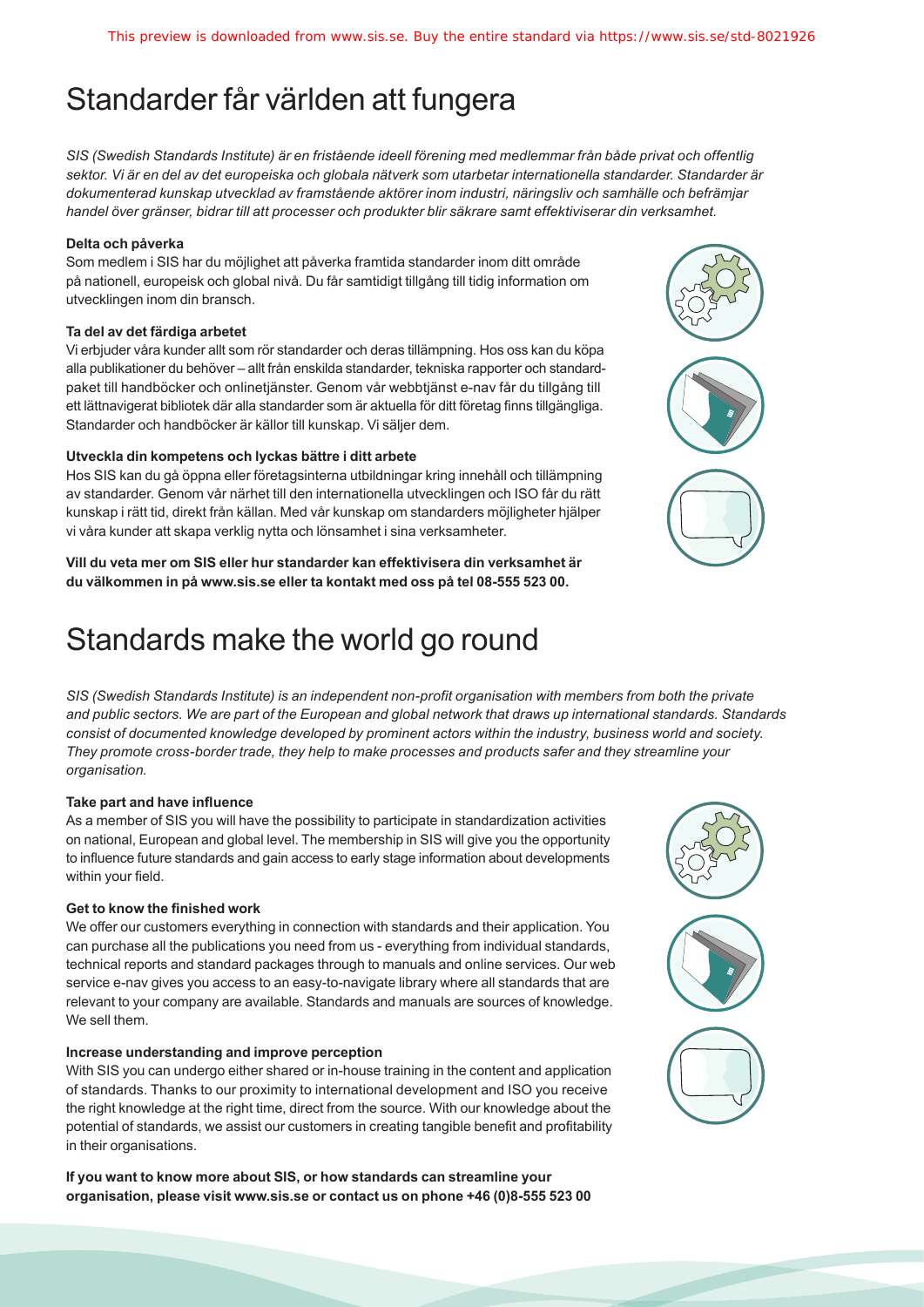Europastandarden EN 845-3:2013+A1:2016 gäller som svensk standard. Detta dokument innehåller den officiella engelska versionen av EN 845-3:2013+A1:2016.

Denna standard ersätter SS-EN 845-3:2013, utgåva 3.

The European Standard EN 845-3:2013+A1:2016 has the status of a Swedish Standard. This document contains the official English version of EN 845-3:2013+A1:2016.

This standard supersedes the Swedish Standard SS-EN 845-3:2013, edition 3.

© Copyright / Upphovsrätten till denna produkt tillhör SIS, Swedish Standards Institute, Stockholm, Sverige. Användningen av denna produkt regleras av slutanvändarlicensen som återfinns i denna produkt, se standardens sista sidor.

© Copyright SIS, Swedish Standards Institute, Stockholm, Sweden. All rights reserved. The use of this product is governed by the end-user licence for this product. You will find the licence in the end of this document.

*Upplysningar om sakinnehållet i standarden lämnas av SIS, Swedish Standards Institute, telefon 08-555 520 00. Standarder kan beställas hos SIS Förlag AB som även lämnar allmänna upplysningar om svensk och utländsk standard.*

*Information about the content of the standard is available from the Swedish Standards Institute (SIS), telephone +46 8 555 520 00. Standards may be ordered from SIS Förlag AB, who can also provide general information about Swedish and foreign standards.*

Denna standard är framtagen av kommittén för Murverk och Puts, SIS / TK 180.

Har du synpunkter på innehållet i den här standarden, vill du delta i ett kommande revideringsarbete eller vara med och ta fram andra standarder inom området? Gå in på www.sis.se - där hittar du mer information.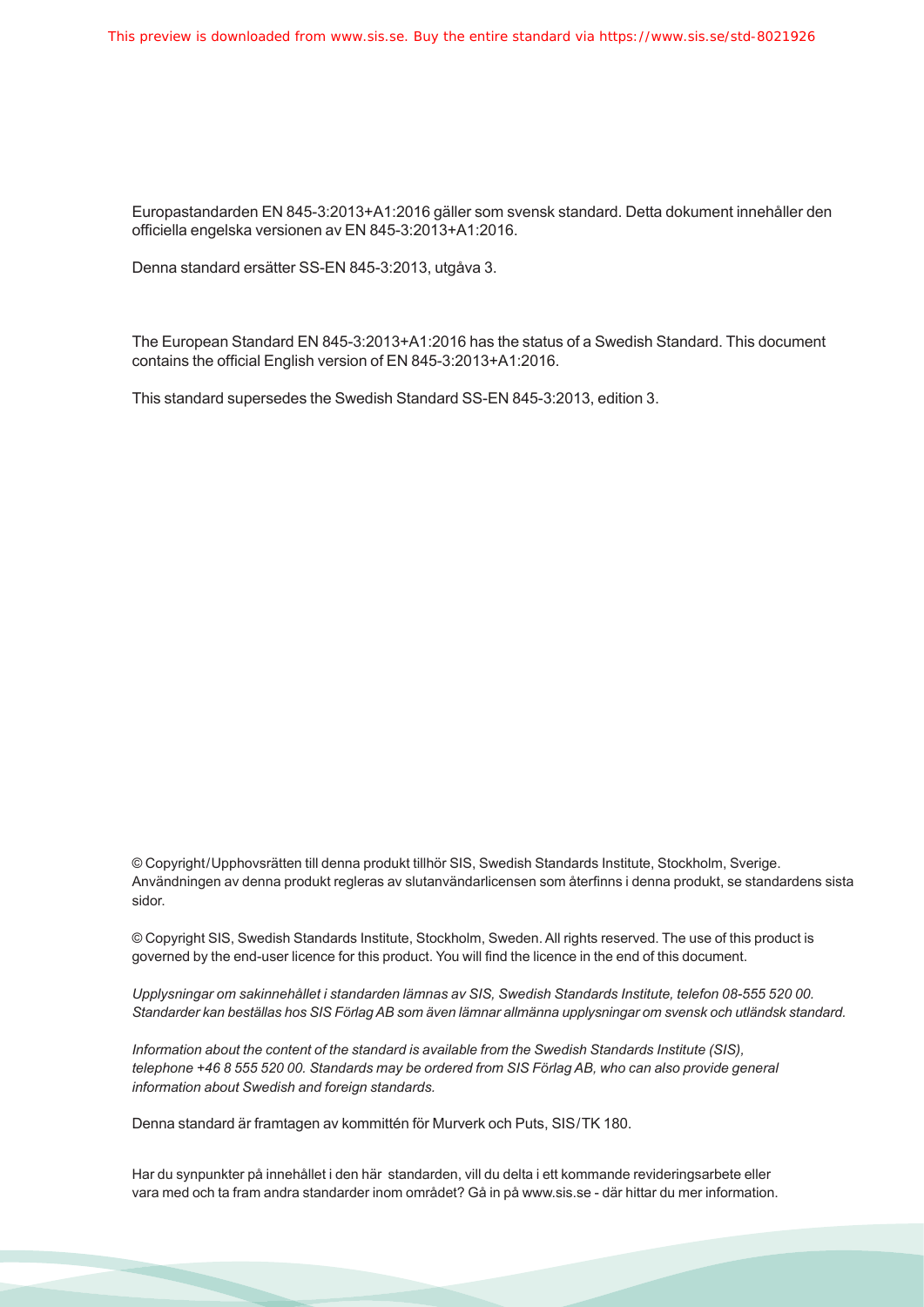This preview is downloaded from www.sis.se. Buy the entire standard via https://www.sis.se/std-8021926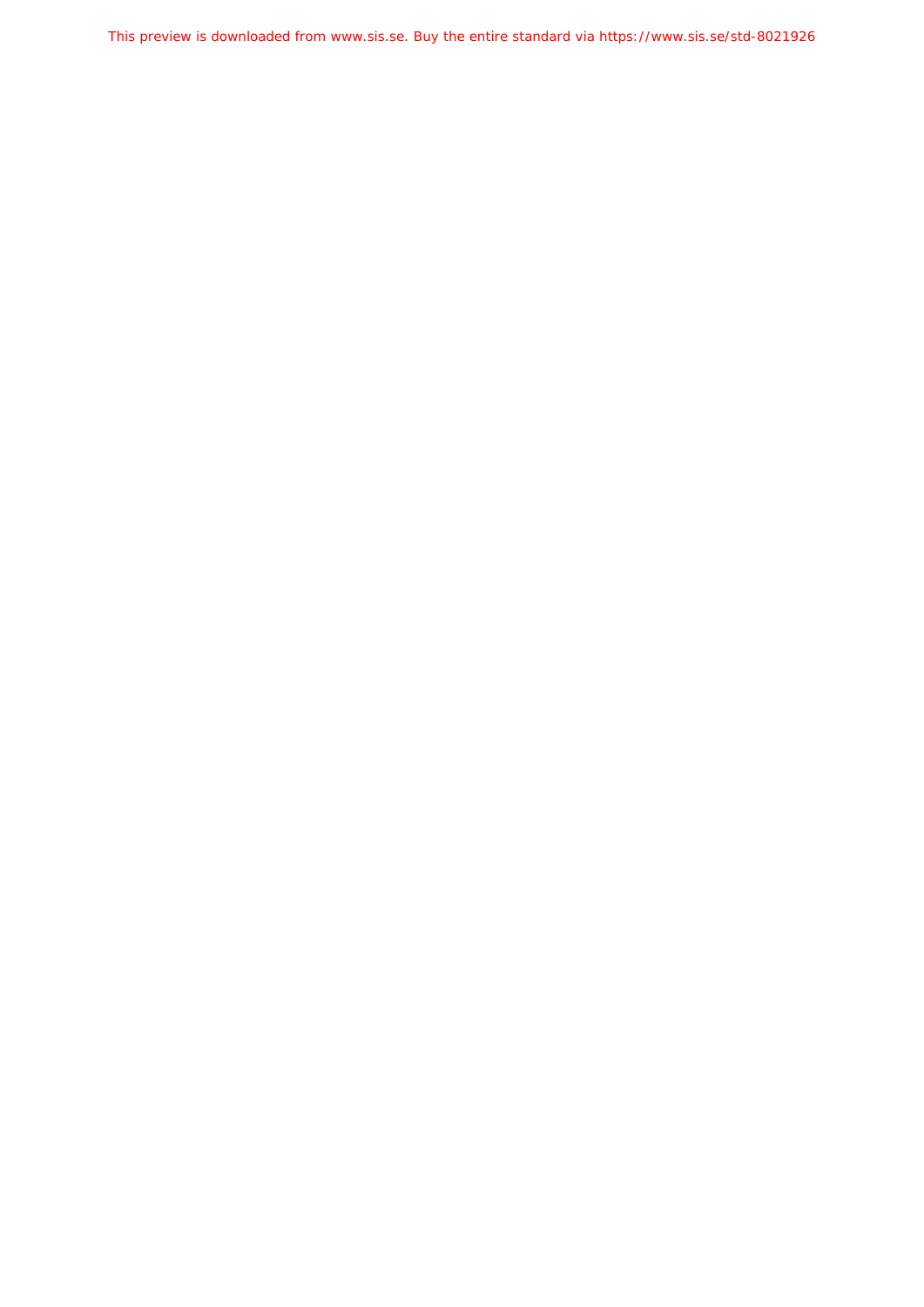# EUROPEAN STANDARD NORME EUROPÉENNE EUROPÄISCHE NORM

## **EN 845-3:2013+A1**

July 2016

ICS 91.080.30 Supersedes EN 845-3:2013

English Version

## Specification for ancillary components for masonry - Part 3: Bed joint reinforcement of steel meshwork

Spécifications pour composants accessoires de maçonnerie - Partie 3: Treillis d'armature en acier pour joints horizontaux

 Festlegungen für Ergänzungsbauteile für Mauerwerk - Teil 3: Lagerfugenbewehrung aus Stahl

This European Standard was approved by CEN on 21 March 2013 and includes Amendment 1 approved by CEN on 9 April 2016.

CEN members are bound to comply with the CEN/CENELEC Internal Regulations which stipulate the conditions for giving this European Standard the status of a national standard without any alteration. Up-to-date lists and bibliographical references concerning such national standards may be obtained on application to the CEN-CENELEC Management Centre or to any CEN member.

This European Standard exists in three official versions (English, French, German). A version in any other language made by translation under the responsibility of a CEN member into its own language and notified to the CEN-CENELEC Management Centre has the same status as the official versions.

CEN members are the national standards bodies of Austria, Belgium, Bulgaria, Croatia, Cyprus, Czech Republic, Denmark, Estonia, Finland, Former Yugoslav Republic of Macedonia, France, Germany, Greece, Hungary, Iceland, Ireland, Italy, Latvia, Lithuania, Luxembourg, Malta, Netherlands, Norway, Poland, Portugal, Romania, Slovakia, Slovenia, Spain, Sweden, Switzerland, Turkey and United Kingdom.



EUROPEAN COMMITTEE FOR STANDARDIZATION COMITÉ EUROPÉEN DE NORMALISATION EUROPÄISCHES KOMITEE FÜR NORMUNG

**CEN-CENELEC Management Centre: Avenue Marnix 17, B-1000 Brussels** 

© 2016 CEN All rights of exploitation in any form and by any means reserved worldwide for CEN national Members.

Ref. No. EN 845-3:2013+A1:2016 E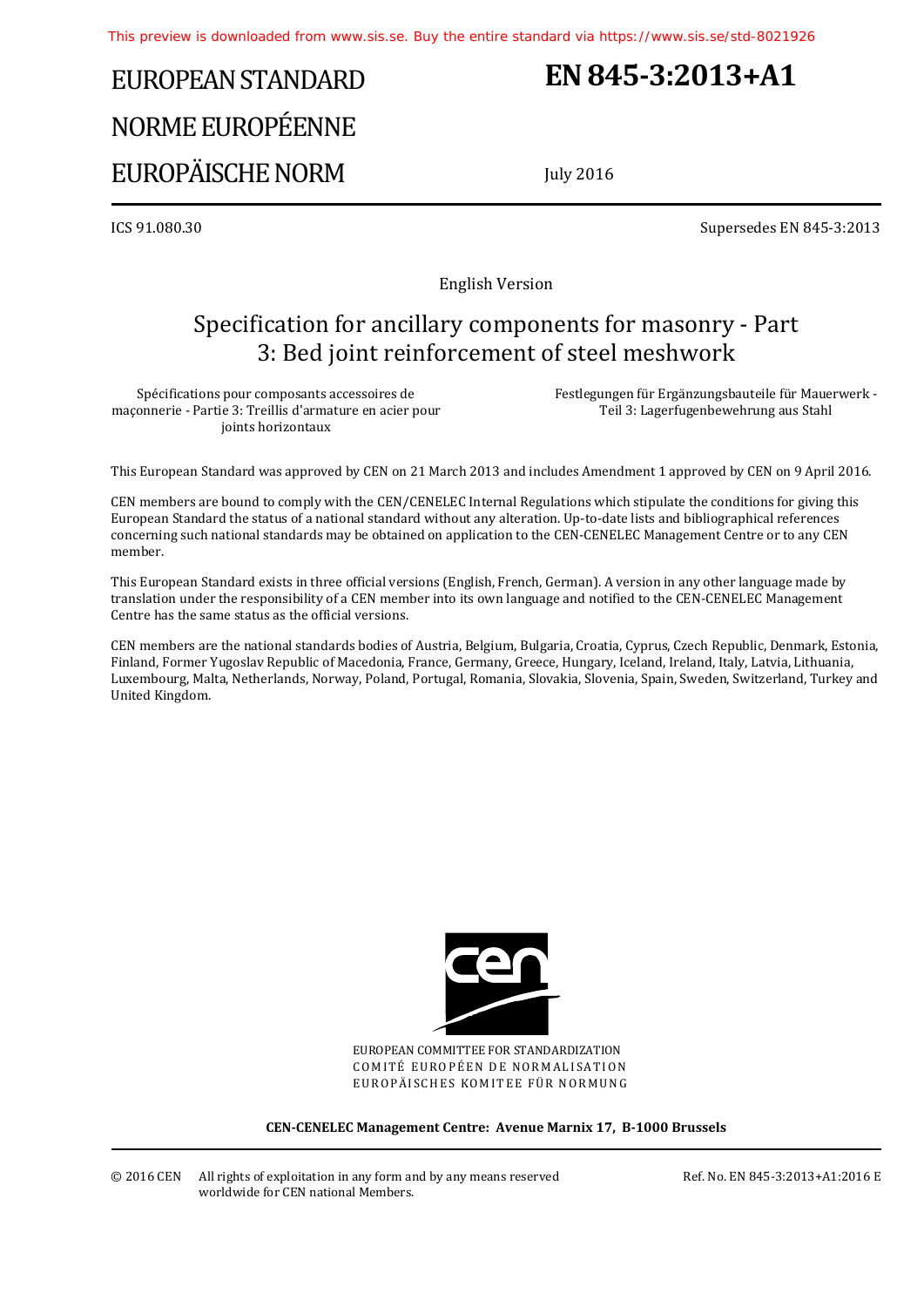SS-EN<sup>T845-3:2013+2012616</sup> (Efom www.sis.se. Buy the entire standard via https://www.sis.se/std-8021926

## **Contents**

| 1              |                                                                                |  |  |
|----------------|--------------------------------------------------------------------------------|--|--|
| $\overline{2}$ |                                                                                |  |  |
| 3              |                                                                                |  |  |
| 3.1            |                                                                                |  |  |
| 3.2            |                                                                                |  |  |
| 4              |                                                                                |  |  |
| 4.1            |                                                                                |  |  |
| 4.2            |                                                                                |  |  |
| 4.2.1          |                                                                                |  |  |
| 4.2.2          |                                                                                |  |  |
| 4.2.3          |                                                                                |  |  |
| 4.2.4          |                                                                                |  |  |
| 5              |                                                                                |  |  |
| 5.1            |                                                                                |  |  |
| 5.2            |                                                                                |  |  |
| 5.2.1          |                                                                                |  |  |
| 5.2.2          |                                                                                |  |  |
| 5.3            |                                                                                |  |  |
| 5.3.1          |                                                                                |  |  |
| 5.3.2          |                                                                                |  |  |
| 5.3.3          |                                                                                |  |  |
| 5.3.4          |                                                                                |  |  |
| 5.4            |                                                                                |  |  |
| 5.4.1          | Mechanical strength of bed joint reinforcement for structural applications  15 |  |  |
| 5.4.2          | Mechanical strength of bed joint reinforcement for non-structural              |  |  |
| 5.5            |                                                                                |  |  |
| 5.6            |                                                                                |  |  |
| 5.7            |                                                                                |  |  |
|                |                                                                                |  |  |
| 6              |                                                                                |  |  |
| 7              |                                                                                |  |  |
| 8              |                                                                                |  |  |
| 8.1            |                                                                                |  |  |
| 8.2            |                                                                                |  |  |
| 8.2.1          |                                                                                |  |  |
| 8.2.2          |                                                                                |  |  |
| 8.2.3          |                                                                                |  |  |
| 8.2.4          |                                                                                |  |  |
| 8.3            |                                                                                |  |  |
| 8.3.1          |                                                                                |  |  |
| 8.3.2          |                                                                                |  |  |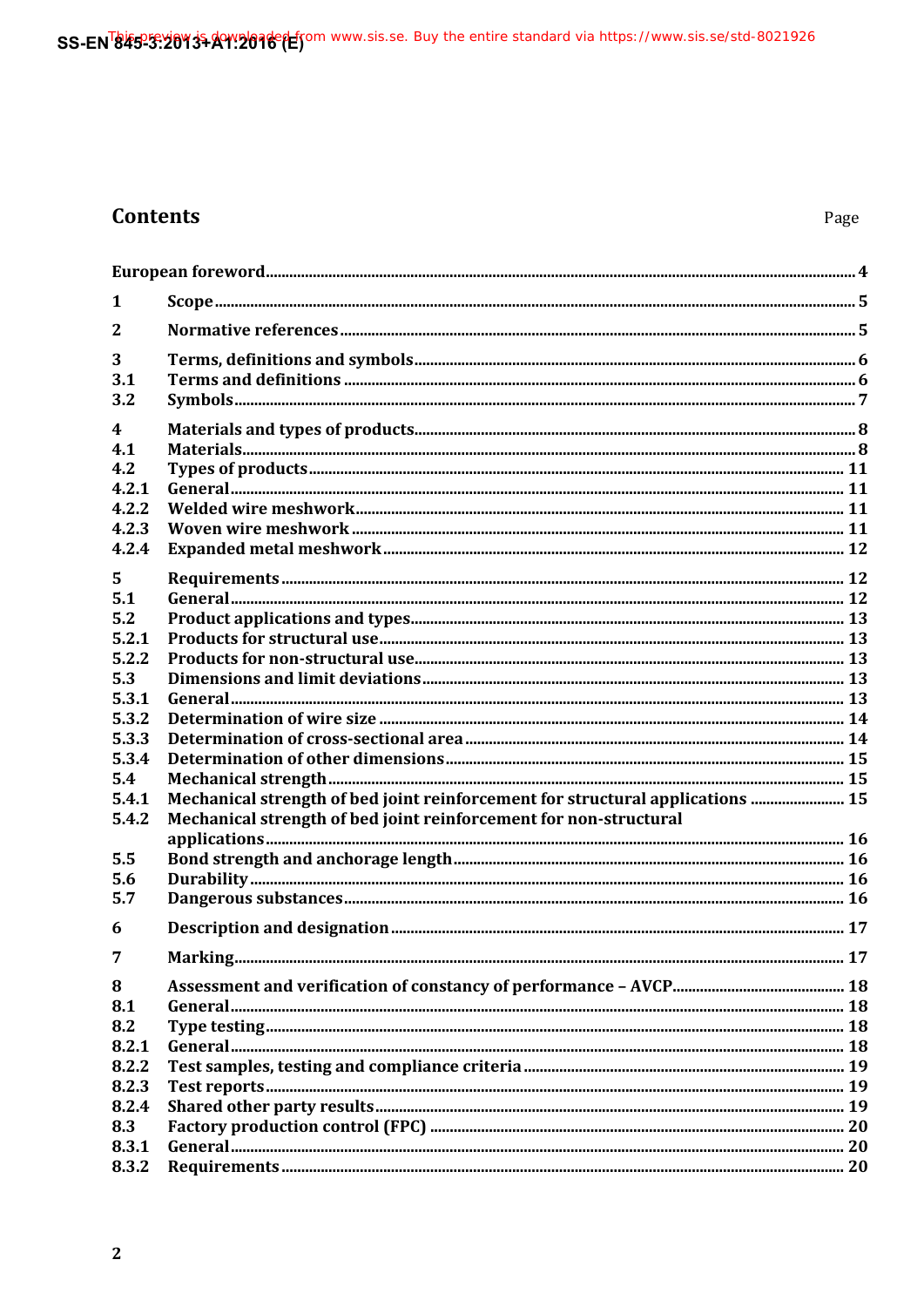| A Annex ZA $\overline{A_1}$ (informative) Clauses of this European Standard addressing the |  |
|--------------------------------------------------------------------------------------------|--|
|                                                                                            |  |
| 27 EA.2 System of Assessment and Verification of Constancy of Performance (AVCP)           |  |
|                                                                                            |  |
|                                                                                            |  |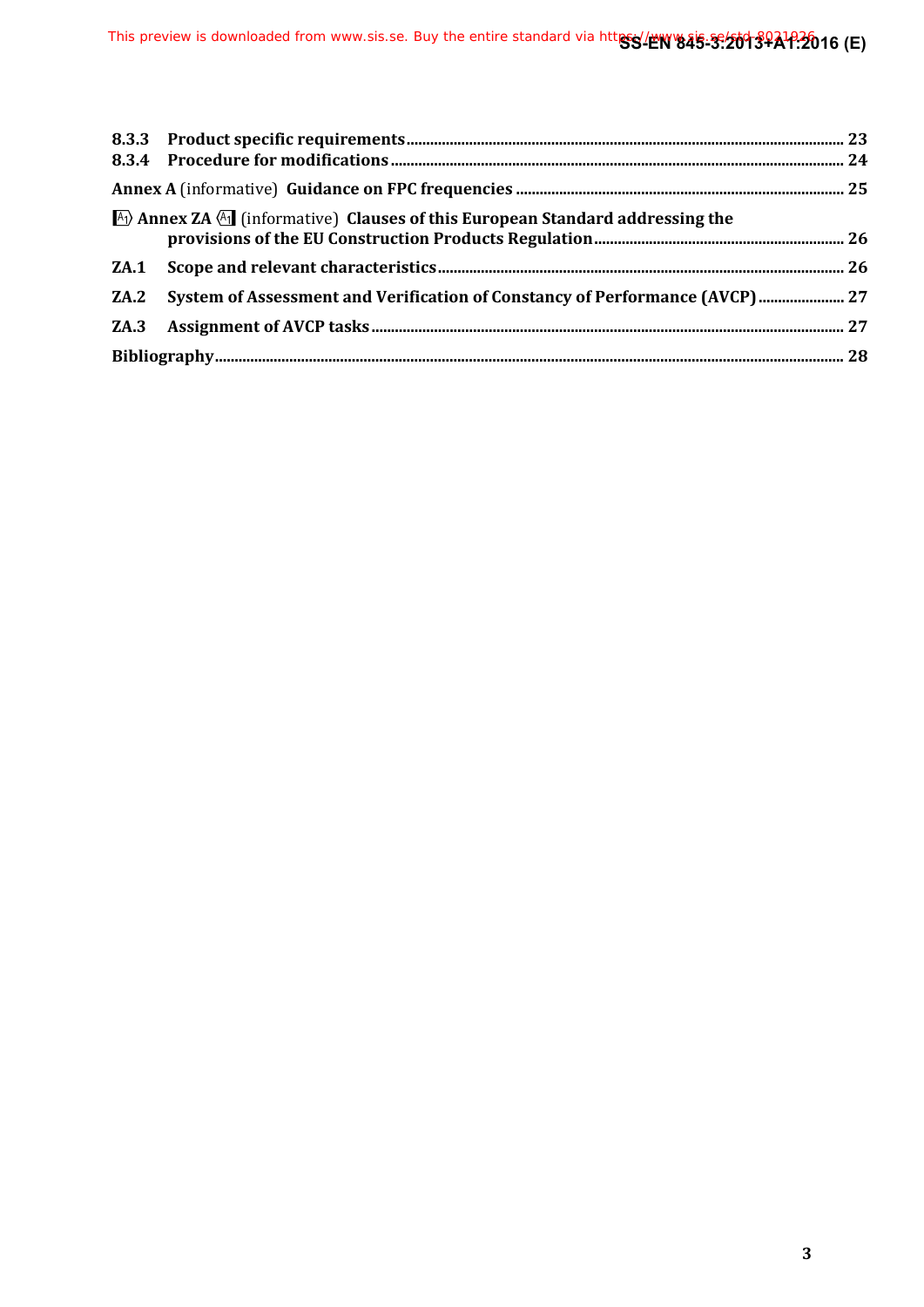## **European foreword**

This document (EN 845-3:2013+A1:2016) has been prepared by Technical Committee CEN/TC 125 "Masonry", the secretariat of which is held by BSI.

This European Standard shall be given the status of a national standard, either by publication of an identical text or by endorsement, at the latest by January 2017, and conflicting national standards shall be withdrawn at the latest by April 2018.

Attention is drawn to the possibility that some of the elements of this document may be the subject of patent rights. CEN [and/or CENELEC] shall not be held responsible for identifying any or all such patent rights.

This document includes Amendment 1 approved by CEN on 2016-04-09.

This document supersedes  $\overline{A_1}$  EN 845-3:2013 $\overline{A_1}$ .

The start and finish of text introduced or altered by amendment is indicated in the text by tags  $A_1$ ,  $A_1$ .

This document has been prepared under a mandate given to CEN by the European Commission and the European Free Trade Association, and supports essential requirements of EU Directive(s).

For relationship with EU Directive(s), see informative Annex ZA, which is an integral part of this document.

 $\overline{A_1}$ *deleted text*  $\overline{A_1}$ 

EN 845, *Specification for ancillary components for masonry*, consists of the following parts:

- *Part 1: Wall ties, tension straps, hangers and brackets*
- *Part 2: Lintels*
- *Part 3: Bed joint reinforcement of steel meshwork*

According to the CEN/CENELEC Internal Regulations, the national standards organizations of the following countries are bound to implement this European Standard: Austria, Belgium, Bulgaria, Croatia, Cyprus, Czech Republic, Denmark, Estonia, Finland, Former Yugoslav Republic of Macedonia, France, Germany, Greece, Hungary, Iceland, Ireland, Italy, Latvia, Lithuania, Luxembourg, Malta, Netherlands, Norway, Poland, Portugal, Romania, Slovakia, Slovenia, Spain, Sweden, Switzerland, Turkey and the United Kingdom.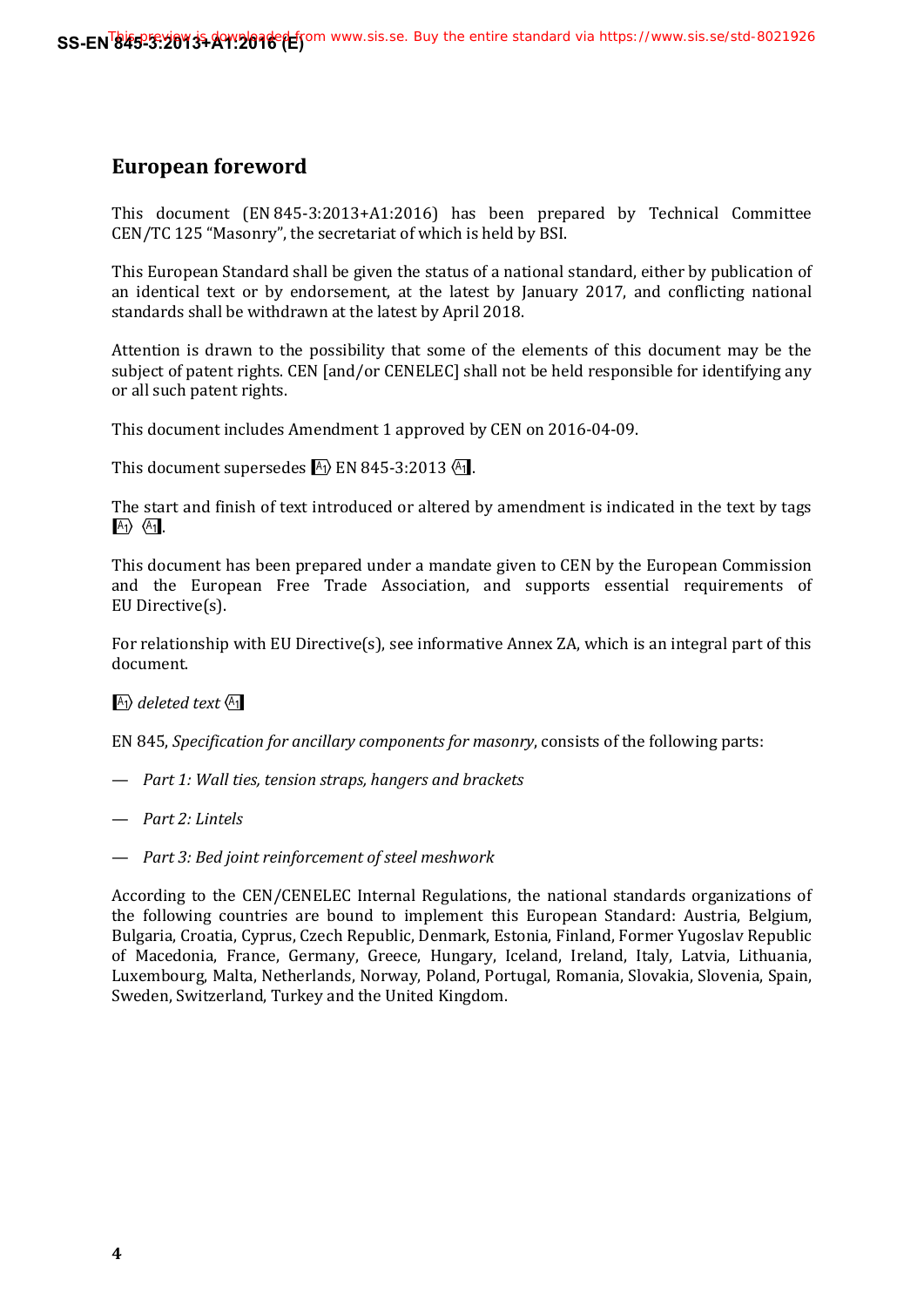## **1 Scope**

This European Standard specifies the requirements for masonry bed joint reinforcement for structural use (see 5.2.1) and for non-structural use (see 5.2.2).

Where products are intended for use in cavity wall construction, this European Standard covers only the performance of the meshwork as reinforcement in bed joints and not its performance as wall ties across the cavity.

This European Standard is not applicable to:

- a) products in the form of individual bars or rods;
- b) products formed from materials other than specified grades of austenitic stainless steel, austenitic ferritic stainless steel, zinc pre-coated steel sheet or zinc coated steel wire with or without organic coating.

NOTE Annex ZA refers only to welded wire meshwork intended for structural use referred to in 5.2.1 as there are no known regulated requirements for products of this family for non-structural use.

### **2 Normative references**

The following documents, in whole or in part, are normatively referenced in this document and are indispensable for its application. For dated references, only the edition cited applies. For undated references, the latest edition of the referenced document (including any amendments) applies.

EN 846-2, *Methods of test for ancillary components for masonry — Part 2: Determination of bond strength of prefabricated bed joint reinforcement in mortar joints*

EN 846-3, *Methods of test for ancillary components for masonry — Part 3: Determination of shear load capacity of welds in prefabricated bed joint reinforcement*

EN 10020, *Definition and classification of grades of steel*

EN 10088 (all parts), *Stainless steels*

EN 10143, *Continuously hot-dip coated steel sheet and strip — Tolerances on dimensions and shape*

EN 10244 (all parts), *Steel wire and wire products — Non-ferrous metallic coatings on steel wire*

EN 10245-1, *Steel wire and wire products — Organic coatings on steel wire — Part 1: General rules*

EN 10245-2, *Steel wire and wire products — Organic coatings on steel wire — Part 2: PVC finished wire*

EN 10245-3, *Steel wire and wire products — Organic coatings on steel wire — Part 3: PE coated wire*

EN 10346, *Continuously hot-dip coated steel flat products — Technical delivery conditions*

EN ISO 15630 (all parts), *Steel for the reinforcement and prestressing of concrete — Test methods*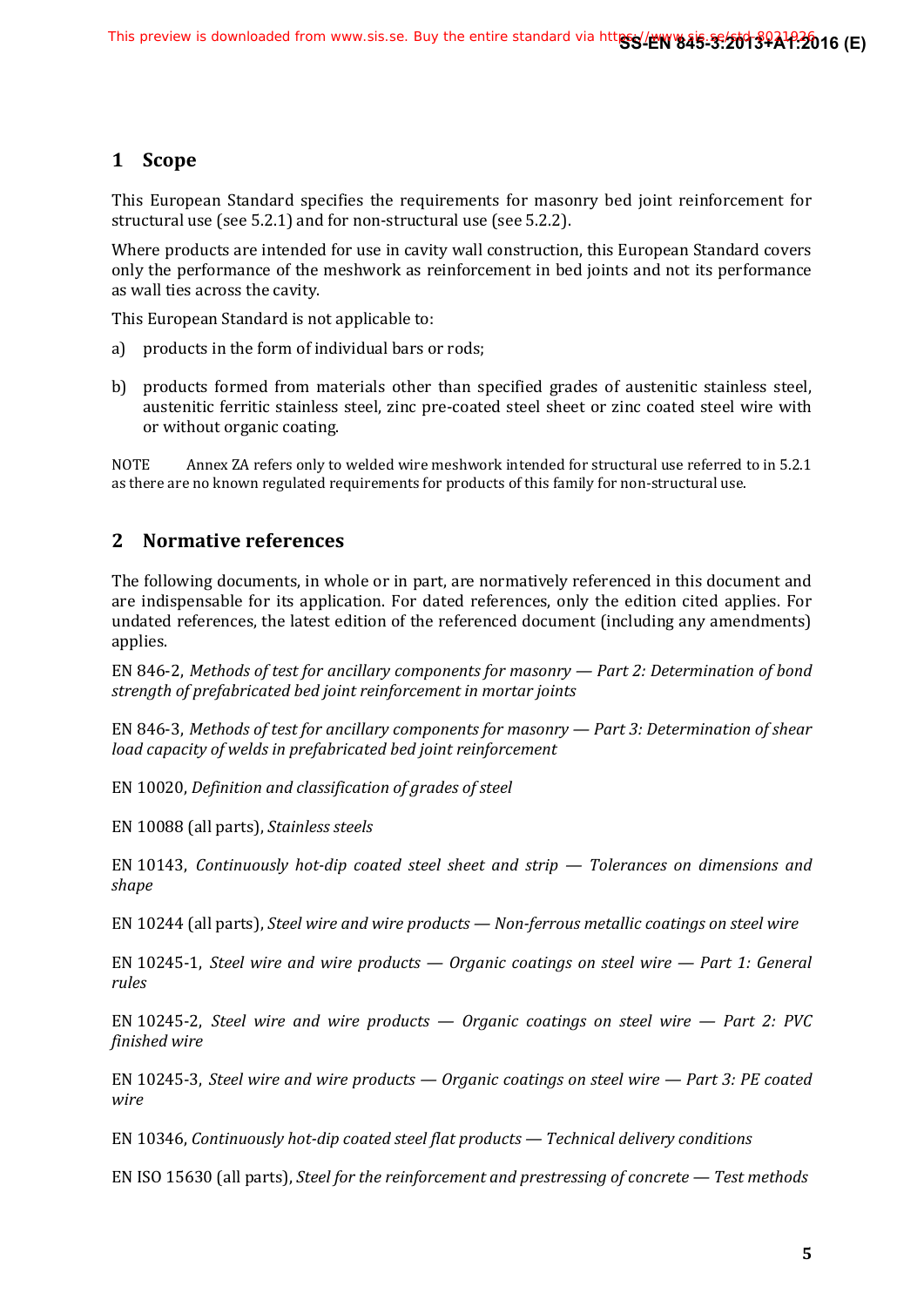## **3 Terms, definitions and symbols**

#### **3.1 Terms and definitions**

For the purposes of this document, the following terms and definitions apply.

#### **3.1.1**

#### **bed joint**

mortar layer between the bed faces of masonry units

#### **3.1.2**

#### **bed joint reinforcement**

steel reinforcement that is prefabricated for building into a bed joint

#### **3.1.3**

#### **bond strength**

tensile load that can be resisted by a specified length of reinforcement in a masonry bed joint

#### **3.1.4**

#### **characteristic yield strength**

value of the yield strength above which 95 % of all the individual test results occur

#### **3.1.5**

#### **cross-wires**

wires which connect longitudinal wires

#### **3.1.6**

#### **declared value**

value for a product property, determined in accordance with this standard, that a manufacturer is confident of achieving bearing in mind the variability of the manufacturing process

#### **3.1.7**

#### **element**

complete length of bed joint reinforcement either in straight cut lengths or in a roll

#### **3.1.8**

#### **anchorage length**

minimum embedment of a length of bed joint reinforcement in mortar in order to achieve the full effectiveness of the reinforcement

#### **3.1.9**

#### **longitudinal wire**

wire placed parallel to the length of the masonry

#### **3.1.10**

#### **meshwork**

network created with welded or woven wires or as a result of expanding a strip with a series of parallel slits

#### **3.1.11**

#### **profile height**

maximum overall height (distance between the upper and lower surfaces at right angles to the length and width of the joint) of the embedded portion of the bed joint reinforcement